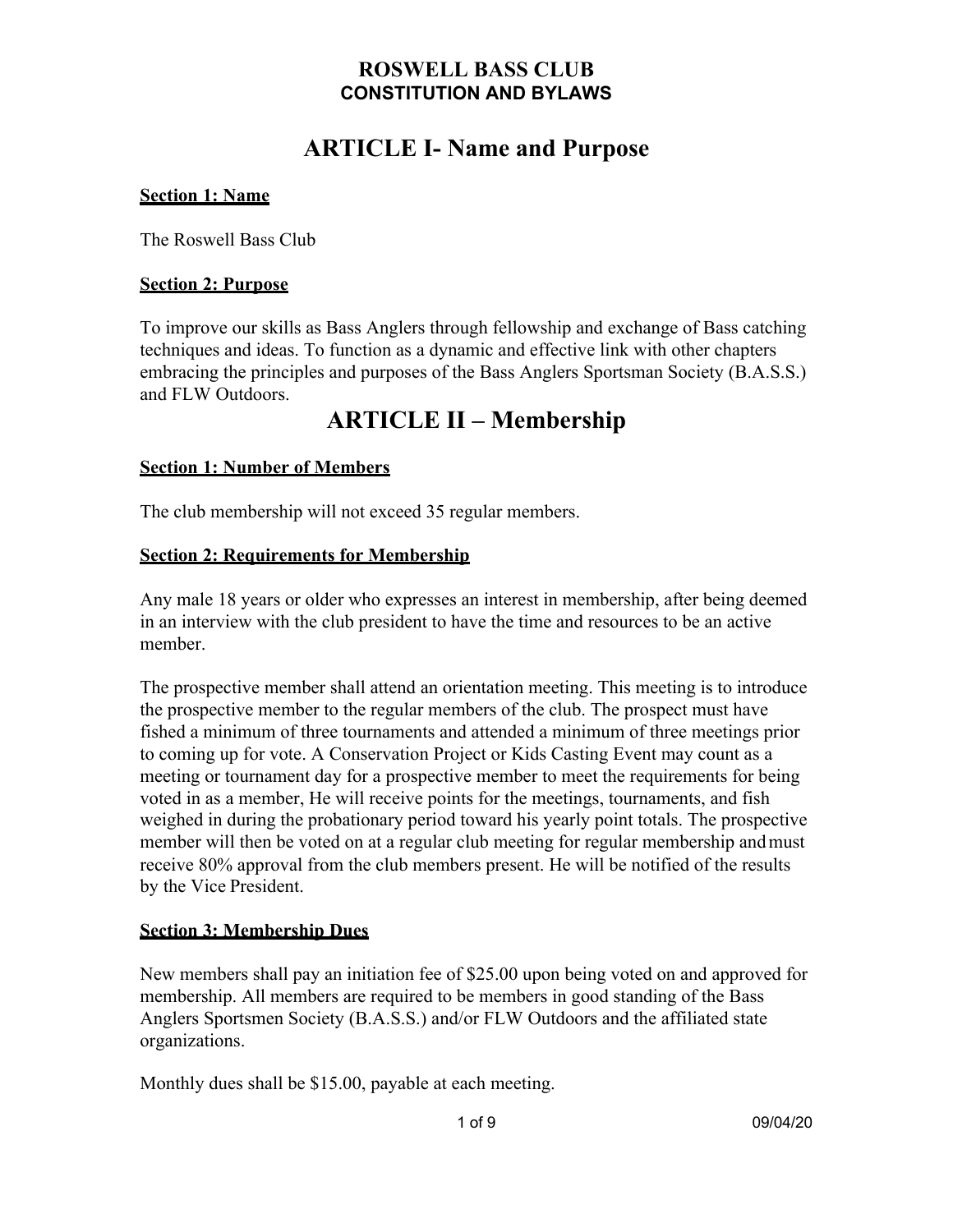# **ARTICLE III- Meetings and Tournaments**

#### **Section 1: Regular Meeting**

The regular meeting of the club for the transaction of ordinary business shall be on the first Tuesday of each month, unless changed by the Executive Committee. The Executive Committee shall give notice to all members of such changes.

#### **Section 2: Special Meetings**

A special meeting of the club may be called at any time by the Executive Committee with notice being given to all members.

#### **Section 3: Tournaments**

The Tournament Committee (Lake Committee) shall consist of the six members with the highest total points plus the Tournament Director if he is not in the Top Six, and the committee shall determine the tournament schedule for the upcoming year. This will include the dates to be fished and the proposed lakes to be fished. The Tournament Committee will present the tournament schedule for the new year at the December meeting. Lakes will be voted on each quarter, at the last meeting of the previous quarter. Any member may submit a lake as an alternative to an approved lake at this time, and the lake to be fished shall be decided by a majority vote of the club. Any member may submit an alternative date of a tournament, and such changes require a unanimous vote of those members present.

# **ARTICLE IV- Executive Committee**

#### **Section 1: Purpose**

The purpose of this committee is to function as the governing body of the Roswell Bass Club.

#### **Section 2: Meetings**

This committee will meet whenever deemed necessary by the President or club membership. The committee will meet at the beginning of each year to determine the annual club budget which will then be voted on by the membership at the next regular meeting. A 2/3 vote of the membership present is required for approval of the budget.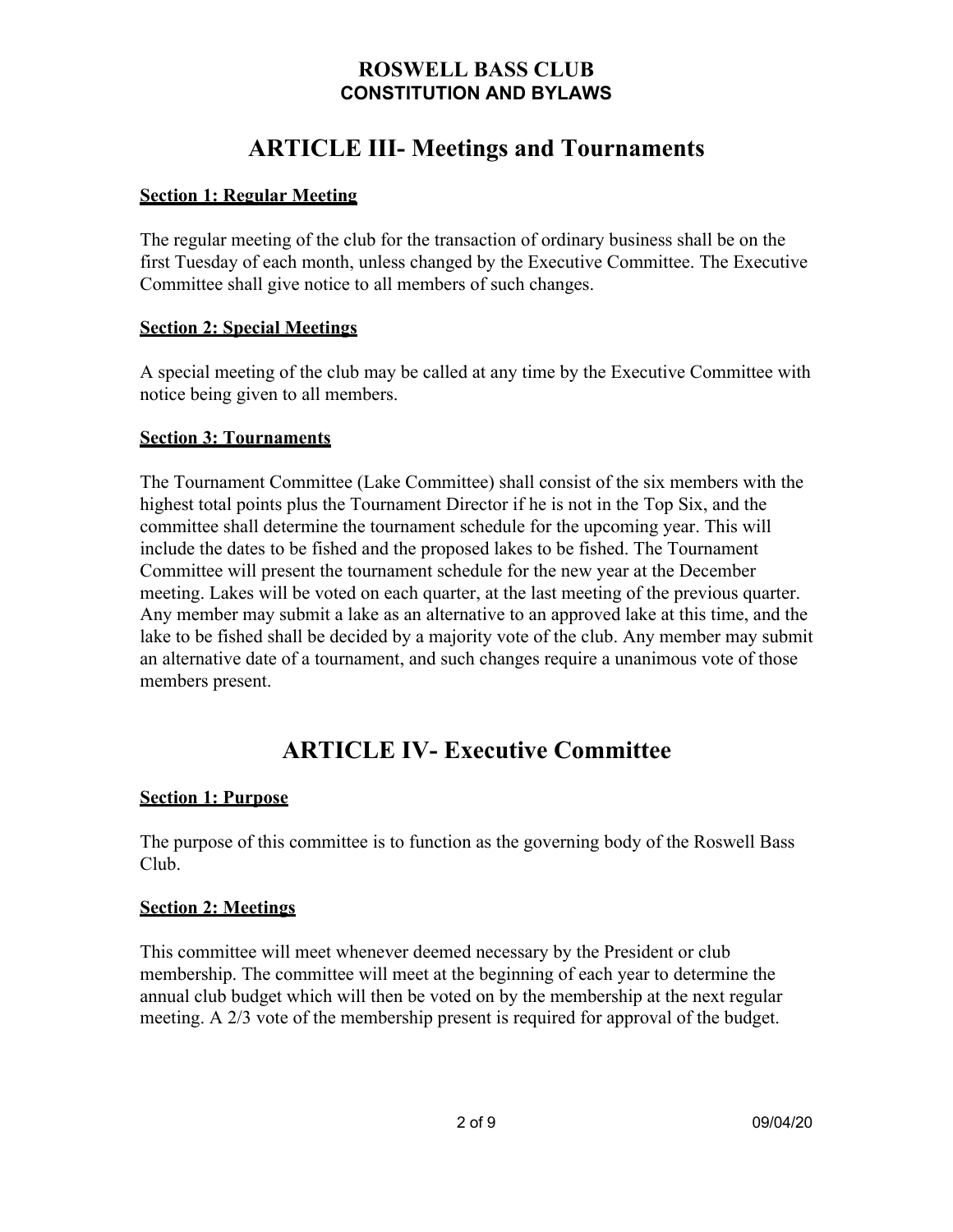#### **Section 3: Membership**

The Executive Committee shall consist of the current President (serves as chairman), Vice President, Secretary, Treasurer, Immediate Past President, and the Tournament Director.

# **ARTICLE V – Officers, Elections, Vacancies, Term of Office, and Eligibility**

#### **Section 1: Officers and their Duties**

**President** – The President presides over all meetings and directs all official business of the club, supervises all club functions, and sets the agenda for the meetings.

**Vice President** – Assist the President in his duties and presides in the absence of the President. Appoints and directs special committee functions. Assist in the supervision of all club functions and assist the Tournament Master at tournaments. He also maintains all official records regarding tournament results and standings.

**Secretary** – The Secretary shall conduct all official correspondence of the club pertaining to the proper preparation and forwarding of all reports required of the club. He shall keep a true record of all club meetings and have custody of the records and books of the club, except the records of the Treasurer.

**Treasurer** - The treasurer shall have charge of all the funds of the club and place the same in a bank approved by the Executive Committee. Such money shall only be withdrawn by check, signed by the Treasurer. The Treasurer shall keep an accurate account of all transactions and render a detailed report with vouchers at any meeting of the Executive Committee when requested and report to the membership at its regular meetings. He shall meet with the audit committee, appointed by the Vice President, and present a written report to the membership at an annual meeting.

**Tournament Director** – (An elected officer) serves as the chairman of the Tournament Lake Committee, which selects the tournament dates and lakes. He will enforce the current Official Rules of the tournaments as amended by the club. He will designate the launch site for each tournament and the hours for fishing. The President can attend Lake Committee meetings if he desires.

#### **Section 2: Elections**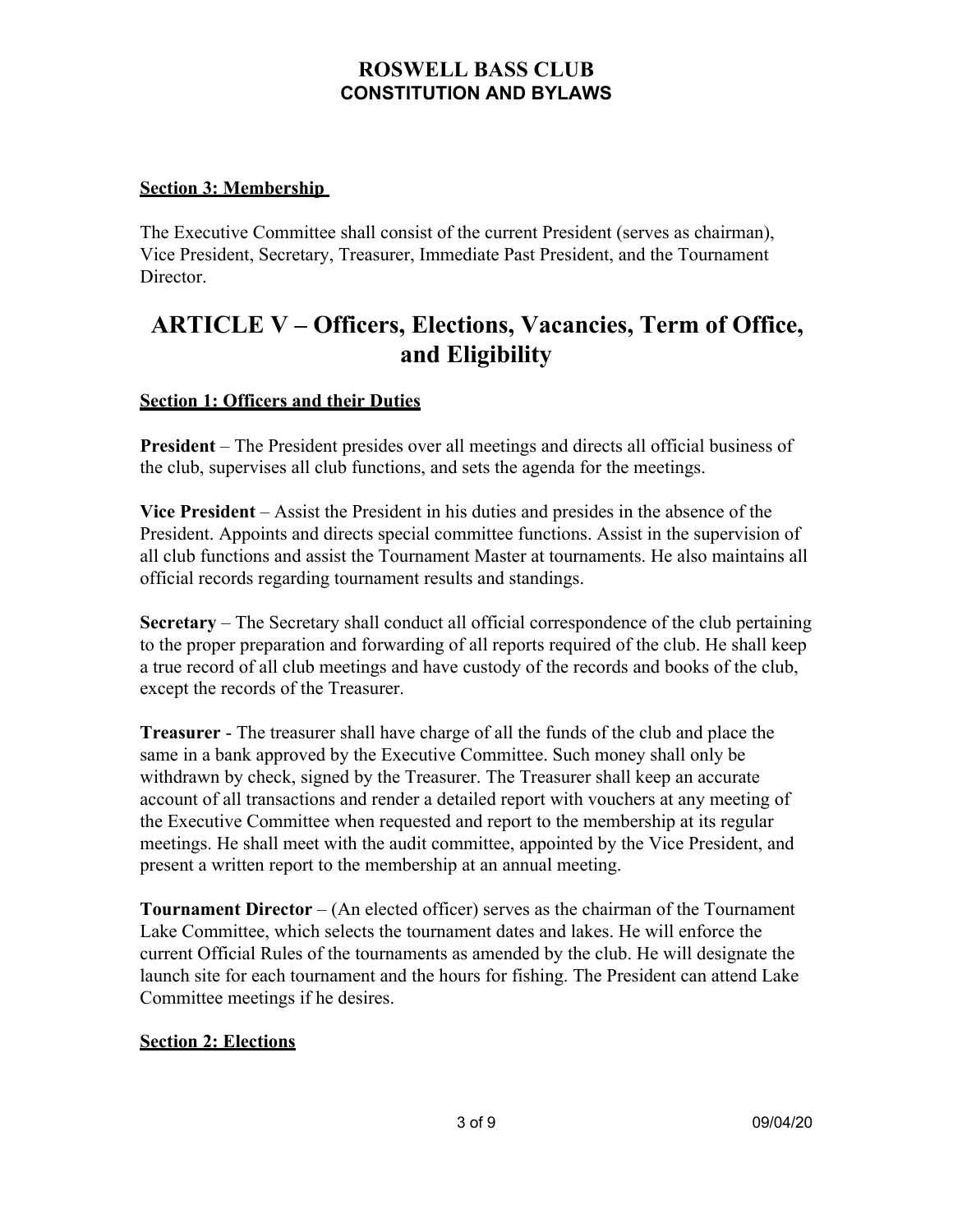The election of officers shall be held annually at the regular meeting in November. Nominations for each office shall be made from the floor.

#### **Section 3: Eligibility to Vote**

Each member in good standing is entitled to one vote. Proxy votes are not permitted.

#### **Section 4: Terms of Office**

The term office is one year, which shall begin January 1 and end on December 31.

#### **Section 5: Vacancies**

In the event of an office becoming vacant, nominations shall be asked for and an election held to fill the unexpired term of the individual vacating the office.

#### **Section 6: Eligibility for Holding Office**

To be eligible the candidate must have been a member in good standing for six (6) months or more.

#### **ARTICLE VI –Financial and Spending**

**Funding:** Club funds will be obtained from dues and fund raising activities if needed.

# **ARTICLE VII –Method of Amending the Constitution, Bylaws, and Standing Rules**

#### **Section 1: Constitution and Bylaws**

The Constitution and Bylaws may be amended at any regular meeting by 2/3 vote of the members present provided notice of the proposed amendment has been presented to the membership at least one meeting prior to the vote.

The Constitution and Bylaws may be temporarily amended under special circumstances or dire conditions by the President, but only until the next regular meeting. The President will inform the members at the next meeting of the action taken and its purpose.

#### **Section 2: Standing Rules**

The Standing Rules may be amended at any regular meeting by a majority of the members present.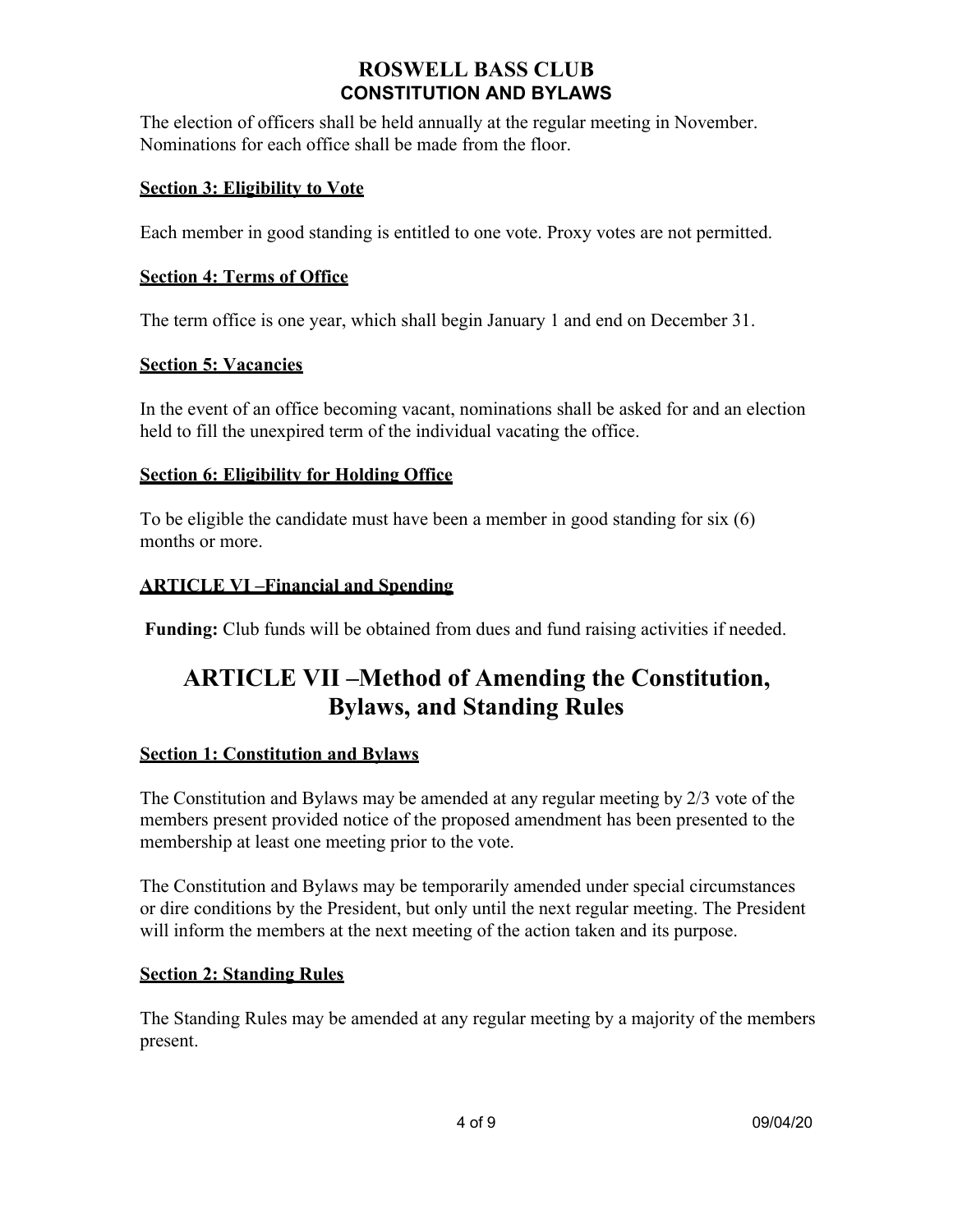# **ARTICLE VIII- Suspension and Expulsions**

#### **Section 1:**

Any officer may be removed from office by a 2/3 vote of the members present at any regular meeting. At such meetings, the officer shall be given a full hearing.

#### **Section 2:**

Any member may be suspended or expelled from the club by a majority vote for reasons stated under Article VIII, section 5.

#### **Section 3:**

Any member may prefer charges against any officer or member. They shall be in writing clearly stating the facts and accompanied by all affidavits or exhibits which are used in their support. Such charges shall be filed with the secretary, who will immediately notify the president. The president shall call a meeting of the Executive committee to hear the charges. The secretary will give notice of the meeting to each member of the Executive Committee, the accuser, and to the accused who shall attend. Notice shall be in writing and will include a true copy of the charges and supporting affidavits and exhibits. A vote by the Executive Committee will determine what action is to be taken, with majority ruling.

#### **Section 4:**

Any member suspended or expelled by the Executive Committee may appeal in person to the full membership at the next regular meeting. A vote will be taken by secret ballot of the members present and a two-thirds (2/3) vote shall be required to reverse action of the Executive Committee.

#### **Section 5: Removal of Membership**

A member may be dropped from the membership roll for any of the following reasons:

Failure to pay dues three months in succession, unless substantial reason is presented to the Executive Committee.

Any action, which would reflect, dishonor or disgrace to the club.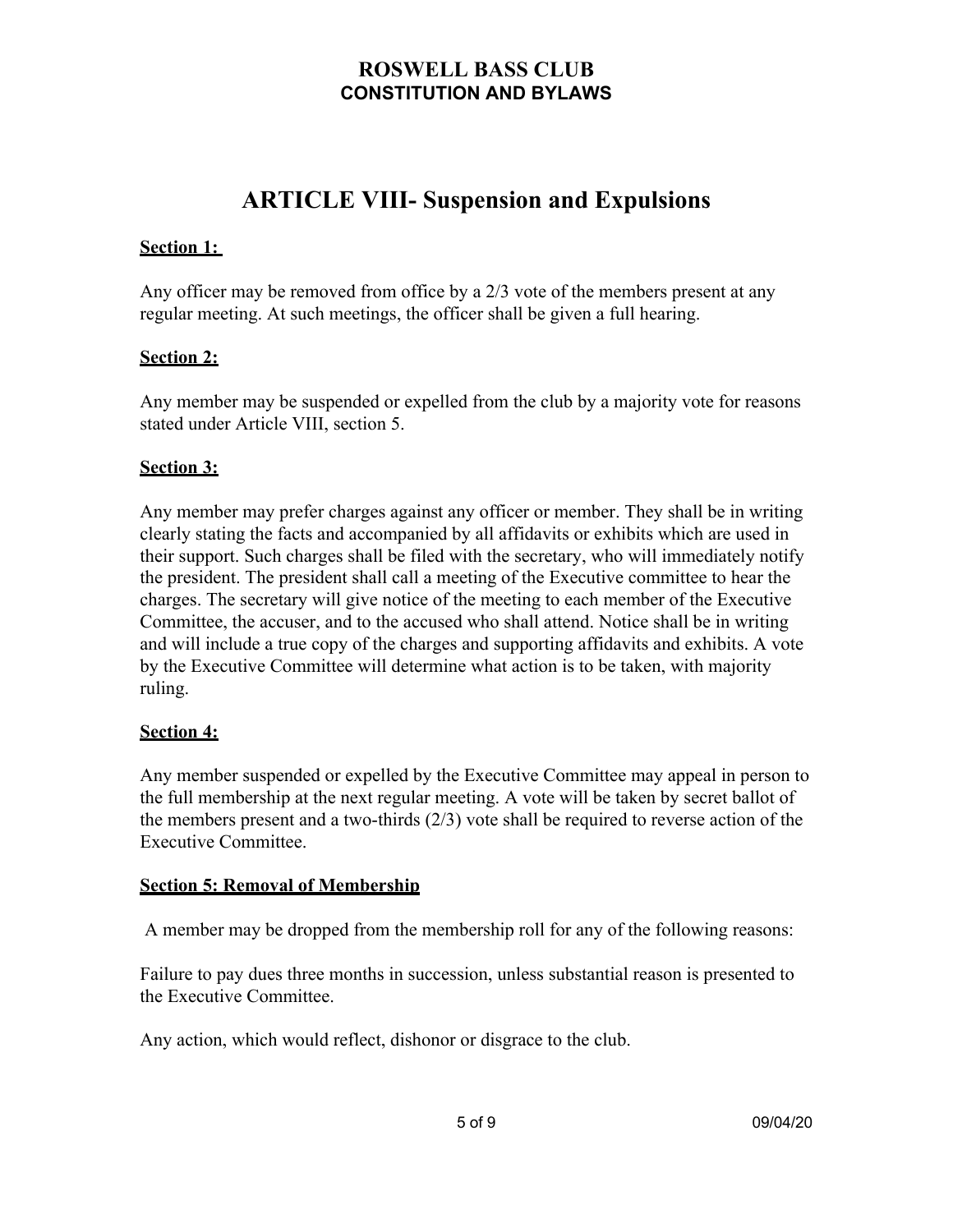Continued pattern of unsafe boating, fishing, driving or other club related practices.

Failure to abide by the Constitution and Bylaws or Standing Rules of the club.

# ROSWELL BASS CLUB STANDING RULES

# TOURNAMENTS

#### General Rules

- The Tournament Director will control the launch site, start time, finish time, weigh-in, disqualifications for the tournament, and selection of the weigh-in location and all measurements will be based upon his board.
- Only largemouth bass, spotted (Kentucky) bass, shoal bass, redeye bass and smallmouth bass or any cross (hybrid) of these species may be weighed in.
- Dead fish in well cannot be culled. Only five fish in well at any time. You must cull with fish in hand (at no time can there be six fish in the live well.)
- All fish must be a minimum of twelve inches in length unless the minimum length on the tournament lake is greater, in which case the requirement for the lakeprevails.
- Only artificial baits and lures may be used. No live bait allowed nor any preserved natural baits other than pork chunks, pork frogs, and pork eels. Trolling is not permitted.
- When sight fishing, all fish must be hooked inside the mouth. Any fish not hooked inside the mouth shall be released.
- A Coast Guard approved life jacket (PFD) will be worn at all times when the combustion engine is running and a functioning kill switch will be mandatory in all boats. These safety measures can be monitored by any member and failure to abide will mean disqualification from the tournament.
- Each boat owner will have a measuring board to measure questionable fish. The boat owner's measuring board should be checked against the Tournament Director's board. No fish will be officially measured at the weigh-in by an individual, but can be checked by the Tournament Director.
- Rods cannot be greater than eight feet (96 inches) in length measured from the butt to the tip.
- An angler may only use one rod and reel at a time, and the angler must have the rod in control at all times that a bait is in the water.
- Each cast must be completed before another cast may be made (i.e., a cast cannot be made, then the rod laid down and another cast made with a different rod). Anglers must have valid fishing licenses for all tournament waters.
- All boats (participants) shall obey all rules and regulations (i.e., no wake zones, any waters marked ("NO BOATS", etc.) of any tournament waters. Failure to do so shall result in disqualification from the tournament in which the violation occurs.
- No alcoholic beverages or illegal drugs are allowed in the boat during tournament hours. $\bullet$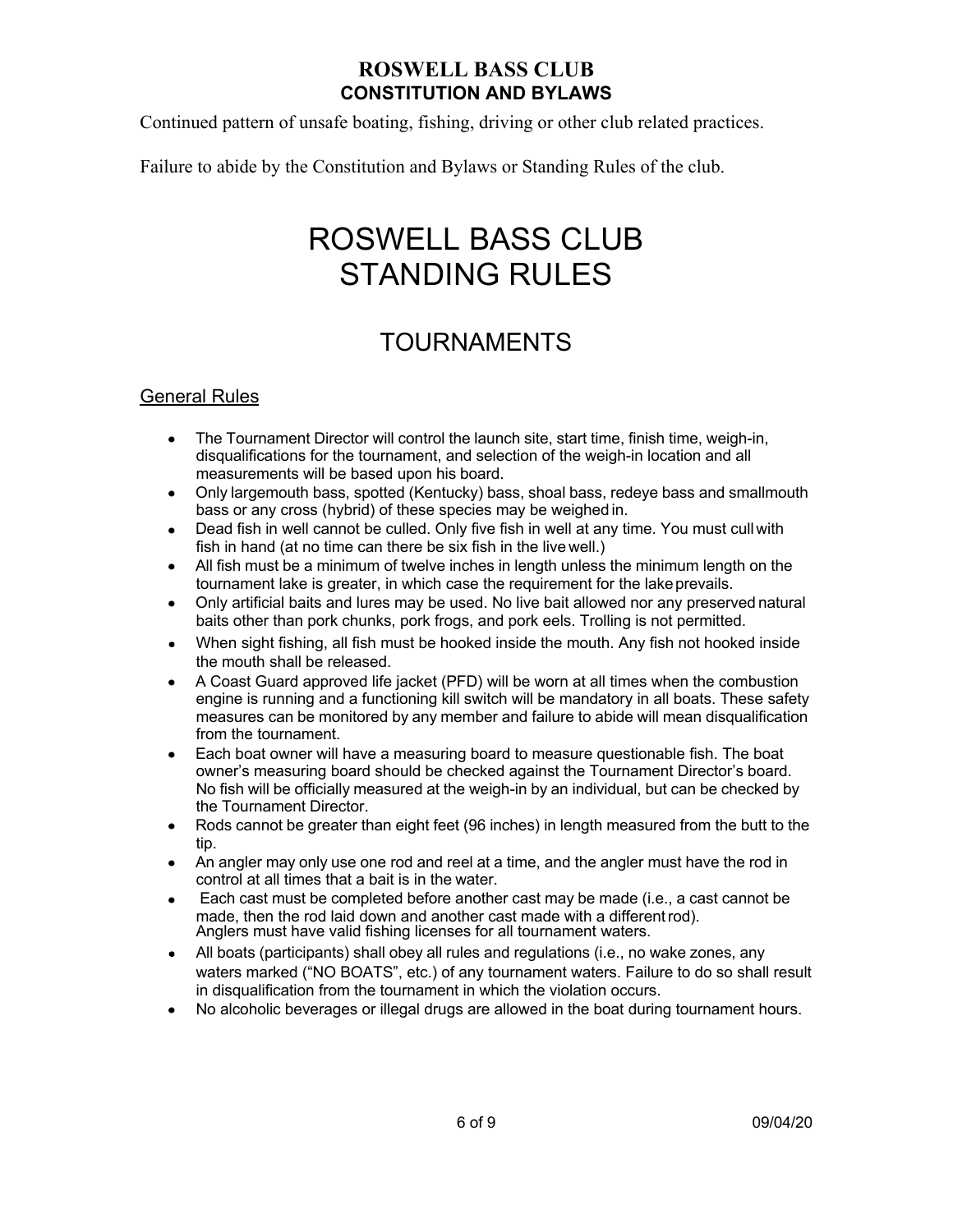#### Tournament Draw

- The Tournament Director, or another club officer in his absence, shall conduct the draw  $\bullet$ for tournament partners prior to the upcoming tournament. Partners shall be drawn as "boater" and "non-boater" with the boater drawn first. Should there be a greater number of boaters than non-boaters in the draw, then the remaining boaters may fish solo or fish with another boater. No boater shall be forced due to the draw to fish as a non-boater more than once per calendar year. No boater or non-boater shall be forced due to the draw to fish three to a boat more than once per calendar year.
- Guests are always welcome at tournaments. Any member wishing to bring a guest  $\bullet$ should contact the Tournament Director prior to the tournament draw. Guests will be permitted to fish in club tournaments solely at the discretion of the Tournament Director. No member will be forced to fish three per boat due to a guest participating in the tournament.
- A member not present at a meeting may be included in the draw for partners by prior notification to the Tournament Director of his intent to fish the upcoming tournament by the tournament draw.
- A member not included in the partner drawing may be permitted to fish the tournament solely at the discretion of the Tournament Director or Vice President and must contact one of these officers for such determination.
- A member participating in the tournament draw for partners is expected to fish the tournament.
- The non- boater partner should contact the boater by Wednesday night after the meeting to discuss travel arrangements, fishing locations, etc.
- Each non-boat owner is required to pay the boat owner \$30.00 for a one day tournament and \$50.00 for a two day tournament to help cover the cost ofoperation.
- If a non-boater partner does not show up for the tournament and does not have a valid excuse, as determined by the boater partner and/or the Executive Committee, the nonboater shall pay the boater the appropriate expense for gas (\$30 for one day, \$50 for two day). If a boater partner does not show up for the tournament without the same applicable excuse, the boater shall reimburse the non- boater partner for the gas expenses paid to whomever the non-boater fished with.

#### Weigh-In

- Boats must be inside the designated weigh in area (usually within the No Wake buoys) at the designated time.
- If a boat has not checked in 15 minutes after finish time a search may be initiated at the discretion of the Tournament Director after weigh-in.
- If it is deemed necessary for anyone to leave before the designated quitting time, it is the responsibility of the boat owner to notify the Tournament Director or a member of the club who is fishing in the tournament. In the event that no one can be reached by phone, a note left on the Tournament Director's (or other member's) vehicle will satisfy this requirement.
- Each member is to present his own fish to the Tournament Director for weigh-in.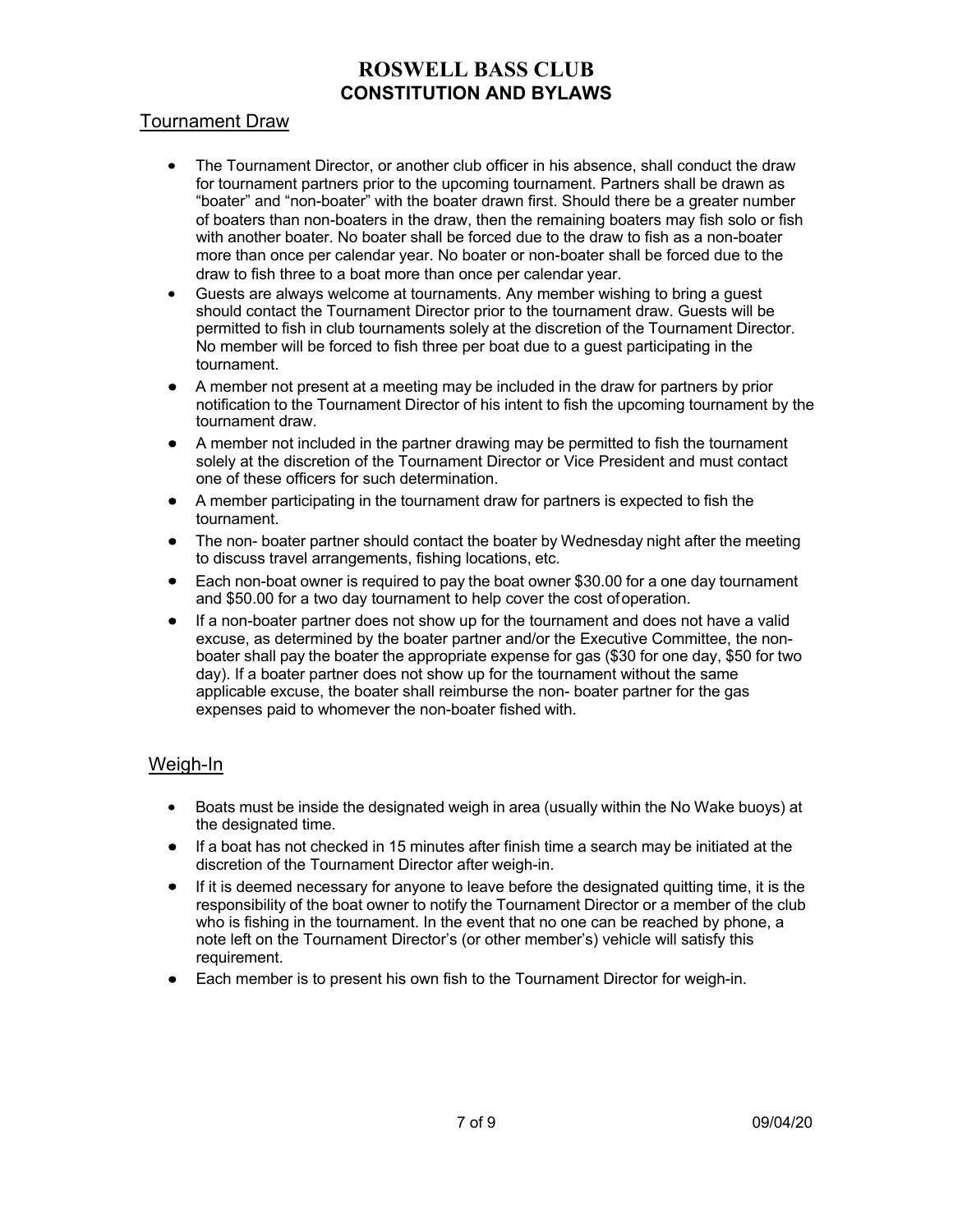- Should a member have to leave a tournament early, his fish, if any, will not count toward fish points or big fish.
- If a member has a complaint or objection concerning a tournament he shall advise the Tournament Director, Vice President or President within 15 minutes of the completion of the tournament. He shall then file a written complaint to the Executive Committee for its consideration and action.

#### **Points**

One point will be awarded for each ounce of bass caught.

- Twenty five (25) bonus points will be awarded for each tournament day fished (e.g. 2 days = 50 points) and each monthly meeting attended. To receive "tournament" points you must be present at the launch or the weigh-in. The penalty (deduction) for each dead fish shall be four ounces from the total weight.
- Any angler having more than five fish in possession at the conclusion of the tournament shall have the largest (heaviest) fish removed from his sack until the limit of five fish is achieved and a one pound penalty (deduction) taken from the remaining total weight.
- $\bullet$  If a fish is found to be short by the Tournament Director, it will not be counted and a 16 ounce penalty will be deducted from the total weight.
- A late penalty of one pound for each minute late shall be assessed the participants of any  $\bullet$ boat coming in late up to 15 minutes. Participants coming in more than 15 minutes late will be disqualified.

#### Prizes

 $\bullet$  The tournament winners will receive cash prizes to be paid at the next regular meeting as follows:

| <b>First Place</b> | \$30.00 |
|--------------------|---------|
| Second Place       | \$25.00 |
| <b>Third Place</b> | \$20.00 |

- Only regular paid up members of the Roswell Bass Club will be eligible for prizes at tournaments.
- Should the club membership number be below 20, the payout for each place is reduced by \$5.00.
- Non-members can participate in the Ramp Pot.
- In case of ties, awards will be given asfollows:
	- Tie for 1st place two first place and one third place. Tie for 2nd place one first place and two second place. Tie for 3rd place one first place, one second place and two third place.

# OTHER ACTIVITIES

- $\bullet$  The club will sponsor a team of up to 6 members in the annual Georgia Bass Federation Tournament (FLW Top 6) and/or the Georgia Bass Nation Tournament (BASS Top 6) based upon total points accrued during the calendar year. The club will pay the tournament entry fee and provide each participating team member \$125 for expenses.
- The Sportsman of the Year award will be given to the club member doing the most to help  $\bullet$ other members improve their fishing skills and thereby catch more fish. The winnerwill